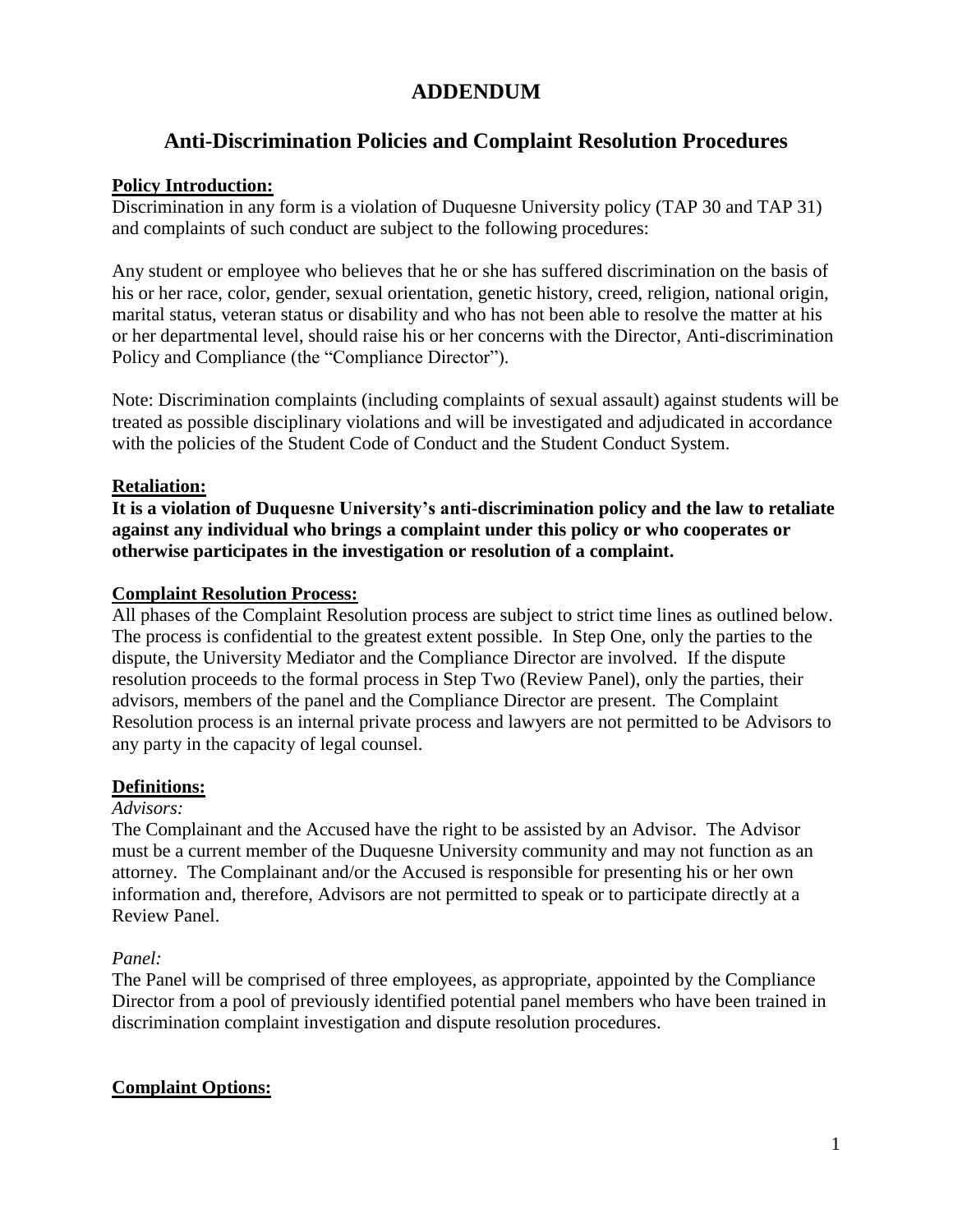- 1. At any point in the process, the Complainant may choose to withdraw his or her complaint. However, in some situations, the University may be required to act even though the Complainant does not personally wish to proceed. This may occur when the University believes there is a need to prevent ongoing or recurring discrimination or when the University has a legal obligation to pursue an investigation of a complaint.
- 2. The University strongly encourages any victim of unlawful discrimination and harassment to report the incident and seek redress through this Complaint Resolution process. Complainants are encouraged to exhaust these procedures with regard to any grievance before pursuing remedies outside the University. The University will provide a prompt investigation and thorough and careful resolution. However, the University acknowledges the rights of Complainants to seek redress from any external enforcement agency including the Pennsylvania Human Relations Commission, the Equal Employment Opportunity Commission or the Office of Civil Rights of the United States Department of Education. Complainants may also file a criminal complaint with the Pittsburgh Police Department. The filing of an external complaint or investigation will normally result in no further processing of the internal complaint. However, it will not preclude the University from investigating and addressing issues or concerns raised to the University.

#### *Note: All references to days are Monday through Friday and exclude recognized University holidays/holy days of obligation. In exceptional circumstances, extensions of time may be granted in writing by the Vice President, Legal Affairs.*

# **Step One - Mediation:**

- a) Complainants must meet with the Compliance Director or his/her designee to file a grievance within *60 business days* following the alleged discriminatory act or the date on which the Complainant knew or reasonably should have known of the act.
- b) Within 5 business days of receiving a complaint of discrimination, the Compliance Director shall refer the complaint, including a brief description and the name and contact information for the complainant, to the University Mediator.
- c) Within 5 business days of receiving such referral, the University Mediator shall contact the Complainant to arrange a meeting for the purpose of understanding the details of the complaint. Such meeting should occur within 10 business days of the initial referral.
- d) Within 5 business days of the meeting with the Complainant, the University Mediator shall contact the Accused and take necessary steps to attempt to resolve the dispute informally.
- e) If, within 10 business days of initial contact with the Accused, it is clear that the matter cannot be informally resolved, the University Mediator shall refer the matter back to the Compliance Director to begin the formal resolution process.
- f) The University Mediator shall maintain a log of all matters referred and a time line of meetings, but shall not produce any written report.